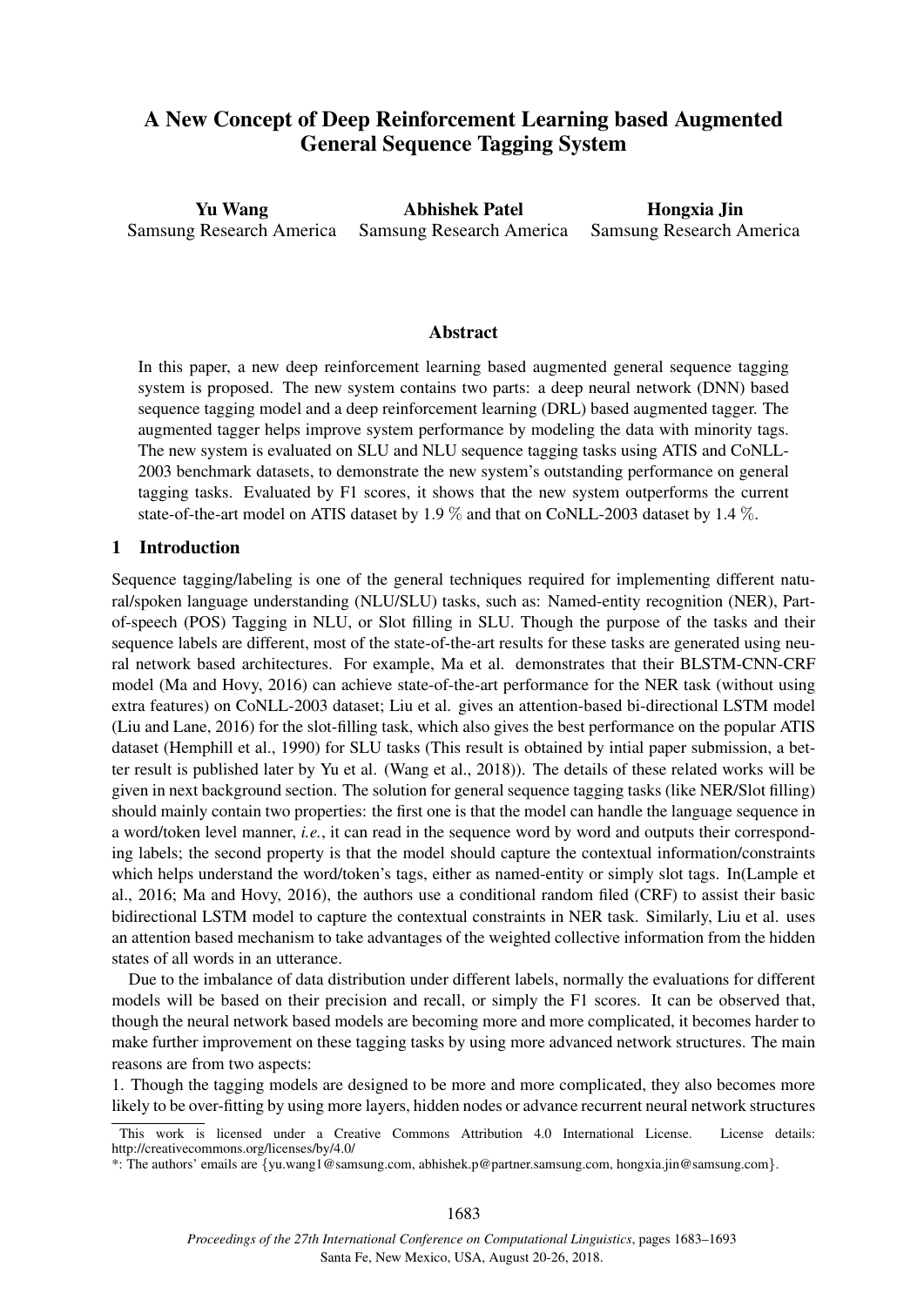(like bidirectional LSTM). A model's performance may easily reach a bottom-neck by simply tuning hyper-parameters or changing network structures.

2. Considering the fact that the numbers of words/tokens under some wrongly labeled tags may be quite small, it may not give us more improvement if we still use the same group of training data by simply changing the model. Normally a model will focus on finding the pattern of the data under majority tags instead of minority. Sometimes, even a new model can improve the performance on minority tags' classes, at the cost of degrading the model's performance on the majority tags with more training data, which is a common issue resulting from the imbalanced data distribution under different tags (He and Garcia, 2009; Chawla et al., 2004).

Weighted sampling is one general solution to resolve the imbalanced data issue by giving more weights to minority tags and fewer to the majority ones (He and Garcia, 2009; Sun et al., 2009). The technique, however, gives the issue of distorting the original tagging distribution, which may adversely affect model's performance on majority tags. Similar approach, like adaptive synthetic sampling (He et al., 2008), also suffers from the same problem.

This gives us the dilemma on dealing with imbalanced tagged data (either for slot filling or NER task): On the one hand, it is a non-trivial task to re-organizing/sampling the data under different tags without any distortion of information; on the other hand, the improvement by changing models has an upper bound which is mainly decided by the data pattern itself instead of the model structure. Due to these two reasons, in this paper, a new concept of augmented tagging system based on deep reinforcement learning is proposed to furture improve the performances of sequence labeling tasks without sacrificing their original data distributions. This novel system will use a deep reinforcement learning based compensatory model to capture the wrong labeled tags and learn their correct labels, hence it can improve the whole model system performance without affecting the original correctly labeled tags. Detailed experiments will be further conducted on two sequence labeling tasks in the domain of SLU/NLU, as NER and slot filling, using public datasets.

The paper is organized as following: In section 2, a brief overview of two common NLP/SLU tagging tasks, *i.e.* NER and Slot filling, are given. Their current state-of-the-art models will also be explained briefly. Section 3 gives a background of deep reinforcement learning (DRL) first, then illustrates our DRL based augmented general tagging system (DAT) in detail. In section 4, two different tagging tasks on different datasets are given, One is a slot filling task performed on the ATIS benchmark dataset. The other is a named-entity recognition (NER) task, tested on the CoNLL-2003 benchmark dataset. Both experiments will compare our new algorithm with their current best-performed models with state-of-theart results.

# 2 Background

In this section, a brief background overview on the models for two sequence labeling tasks will be given. Their state-of-the-art neural network structures will also be discussed for further comparison purpose.

### 2.1 Slot filling in SLU

Slot filling task is one of the fundamental tasks in spoken language understanding. It sequentially labels the words in an utterance using the pre-defined types of attributes or slot tags. The most straight-forward approach for this task is by using a single recurrent neural network (RNN) to generate sequential tags by reading an input sentence word by word. The current state-of-the-art result on ATIS is an attention based bidirectional LSTM model (Liu and Lane, 2016). A brief overview about this approach is given for a better illustration of our new algorithm. The model introduced in (Liu and Lane, 2016) covers both of the intent detection and slot filling tasks. Considering the focus of this paper, we will only discuss the slot filling part of the model. The structure of the attention based BLSTM model for slot filling task is as shown in Figure 1.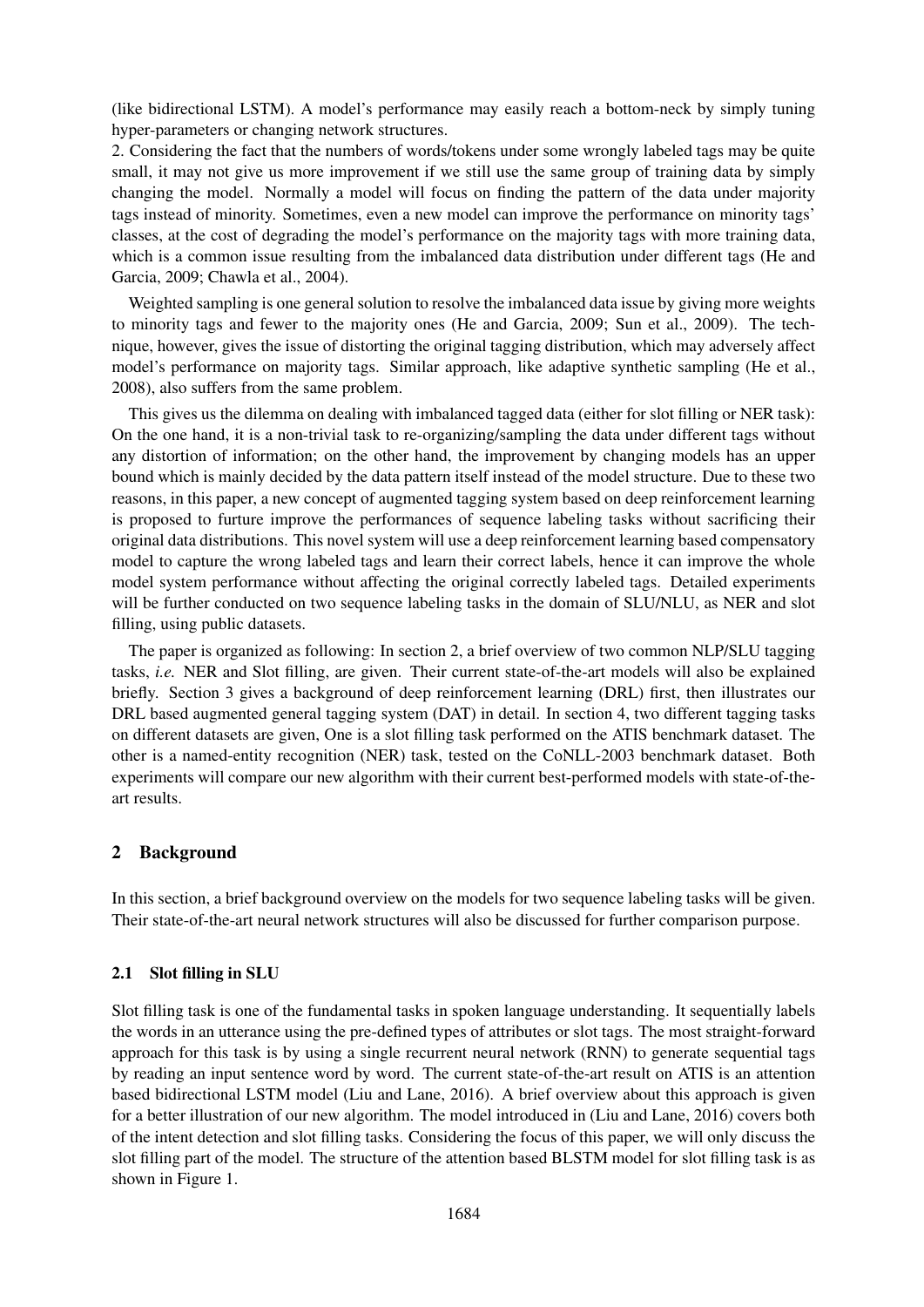



Figure 1: Attention based Bidirectional LSTM for Slot Figure 2: BLSTM-CNN-CRF Structure for Named-entity Filling Recognition

As shown in the figure, a contextual vector  $c_i(\cdot)$  is defined using the attention of hidden states  $h_i$ :

$$
c_i = \sum_{j=1}^{L} \alpha_{i,j} h_j \tag{1}
$$

where  $\alpha_{i,j}$  is the attention coefficient defined as:

$$
\alpha_{i,j} = \frac{e^{e_{i,j}}}{\sum_{k=1}^{L} e^{e_{i,k}}}
$$
\n
$$
e_{i,k} = \phi(s_{i-1}, h_k)
$$
\n(2)

where  $\phi(\cdot)$  is a feed-forward neural network and  $s_{i-1}$  is the decoder hidden state. This model consists of tw0 main properties:

1. It uses the Bi-direction LSTM (BLSTM) structure to capture the long-term dependencies in both directions.

2. The attention vector  $c_i$  gives additional contextual information, for which cannot be captured by the hidden states in BLSTM.

The model gives the state-of-the-art slot filling performance on ATIS dataset. In this paper, we will also use this model as a baseline for comparison purpose. Also, this attention based model is chosen as the DNN part of our new system, *i.e.*  $f_{dnn}$ , to generate the filtered input data to the deep reinforcement learning based augmented tagger (DAT) sub-model of the system.

#### 2.2 Named-entity recognition in NLU

Another very common NLU sequence labeling task is named-entity recognition (NER), which seeks to locate and classify entities into some pre-defined named labels. In this section, a brief overview about the neural network based NER model as in (Ma and Hovy, 2016) will be given. The model gives the state-of-the-art performance on CoNLL-2003 dataset (without lexicon features).

The structure contains a convolutional neural network for generating character-level representations, which is used as an input to a bidirectional LSTM network followed by a conditional random field layer. The conditional random field layer is designed to capture the strong dependency across the labels, which can be formulated as:

$$
s(X, y) = \sum_{i=0}^{n} A_{y_i, y_{i+1}} + \sum_{i=0}^{n} P_{i, y_i}
$$
  

$$
p(y|X) = \frac{e^{s(X, y)}}{\sum_{\tilde{y} \in Y_x} e^{s(X, \tilde{y})}}
$$
 (3)

where  $s(X, y)$  is the score defined a predicted labeling sequence y given X.  $A_{y_i, y_j}$  represents transition score from the tag  $y_i$  to tag  $y_j$ , and  $P_{i,y_i}$  is the probability of the  $y_i$  output tag of the  $i^{th}$  input word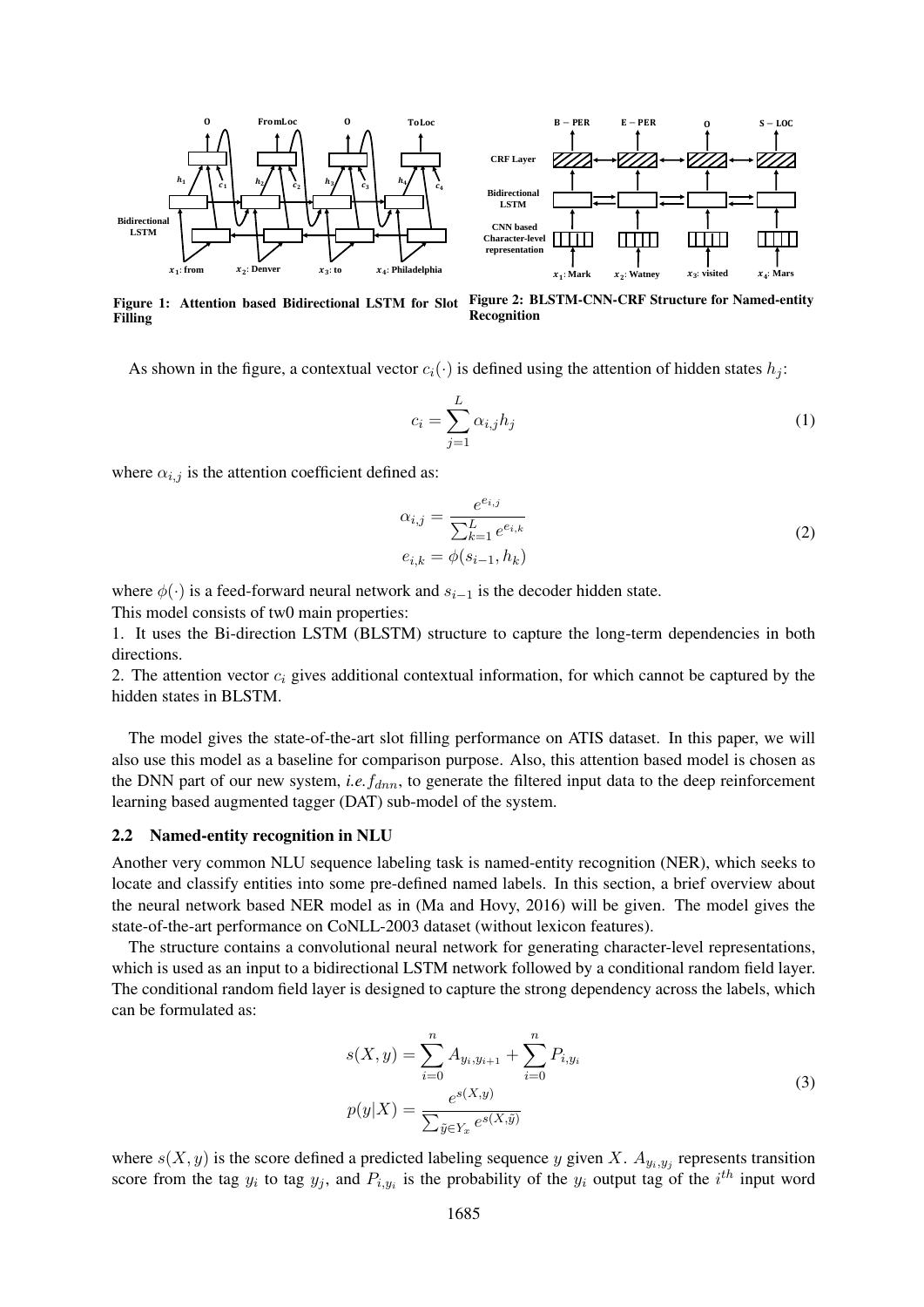Table 1: Comparison between Minority Tags and Majority Tags on ATIS and CoNLL-2003

|                                                          | <b>ATIS</b>          |                |  |                           | <b>CoNLL-2003</b> |                      |                |  |                           |
|----------------------------------------------------------|----------------------|----------------|--|---------------------------|-------------------|----------------------|----------------|--|---------------------------|
|                                                          | <b>Training Data</b> |                |  | <b>Test Data</b>          |                   | <b>Training Data</b> |                |  | <b>Test Data</b>          |
|                                                          | $#$ of tag<br>types  | # of<br>tokens |  | % of wrongly labeled data |                   | $#$ of tag<br>types  | # of<br>tokens |  | % of wrongly labeled data |
| <b>Minority Tags</b><br>$(<1\%$ of total $\#$ of data)   | 119                  | 6,323          |  | 92%                       |                   | $\overline{c}$       | 2,312          |  | 78%                       |
| <b>Majority Tags</b><br>$($ > 1\% of total $\#$ of data) | 8                    | 38,707         |  | 8%                        |                   |                      | 202,255        |  | 22%                       |
| Total                                                    | 127                  | 45,030         |  | 100%                      |                   | 9                    | 204.567        |  | 100%                      |

generated by the bidirectional LSTM.  $Y_X$  represents all possible tag sequences for an input sentence X, and  $p(y|X)$  is the predicted output y's tagging probability giving an input words sequence X =  ${x_1, x_2, \cdots, x_n}.$ 

The model shown above gives the state-of-the-art result on the English NER task with an F1 score of 91.2 on CoNLL-2003 dataset (without extra features).

Though decent experimental results are obtained by using deep learning models on the slot filling and NER tagging tasks, the potentials of these models are still limited by the imbalanced data distribution, since most of the tokens don't have any entity names (labeled as 'O'). The model can easily cover the majority tags but not the minority ones. Table 1 gives a summary of minority tags (each tag has less than 1% of entire data) and majority tags on ATIS and CoNLL-2003 datasets, and their corresponding occurrence ratio among the wrongly labeled data in test dataset.

In Table 1, it shows that about 92% of the wrongly labeled data are from minority tags in ATIS dataset and 78% in CoNLL03 dataset. This gives us an indication that, in order to further improve the model performance, the new model needs to figure out how to better label the minority tags and wrongly labeled tags without sacrificing the model performance on majority tags.

#### 3 Deep Reinforcement Learning

In this section, a novel deep reinforcement learning (DRL) based augmented tagging system is proposed to address the issue as described earlier. The system contains two parts: one is the original deep neural network(NN) based tagger ( $f_{dnn}$ ) as in section 2.1 for slot filling and section 2.2 for NER, the second part is a deep reinforcement learning (DRL) based augmented tagger  $(f_{dat})$ , which can be trained to learn the correct tags that are labeled wrongly by the deep learning based tagger, such that it can compensate the weakness of the original single tagger.

#### 3.1 Reinforcement Learning and Deep Q Network (DQN)

Reinforcement learning (RL) is a bit different from the supervised learning and unsupervised learning algorithm. Formulated as a markov decision process (MDP) , an RL based model mainly contains several key elements: state  $(s_t)$ , action  $(a_t)$ , rewards  $(r_t)$  and policy  $(\pi)$ . In a given a state of a stochastic environment, an agent is seeking its best action to perform in order to maximize its expected rewards to be obtained, by following some policy. The main target of a RL based model is to seek the best policy, hence the corresponding action, for an agent to perform. There are mainly three types of reinforcement learning algorithms: value-based, policy gradient and actor-critic. In our scenario, due to the necessity to define rewards at each state and small discrete action space, a value-based model design using Q-learning is proposed for our problem. Its optimal action-value function  $Q^{\pi}$ , which is also the maximum expected reward obtained by selecting the best policy  $\pi$ , is defined as:

$$
Q^{\pi}(s_t, a_t) = \max_{\pi} \mathbb{E}[R_t \mid a_t, s_t, \pi]
$$
\n(4)

One well-known issue of applying reinforcement learning in real problems is that, in order to compute this optimal action-value function  $Q^{\pi}$ , it is necessary to store all of the Q values for each state action pair  $(s_t, a_t)$  in a table, which is not very practical if the state or action space is large. This problem is described as "the curse of dimensionality" by Bellman (Powell, 2007). One approach to overcome it is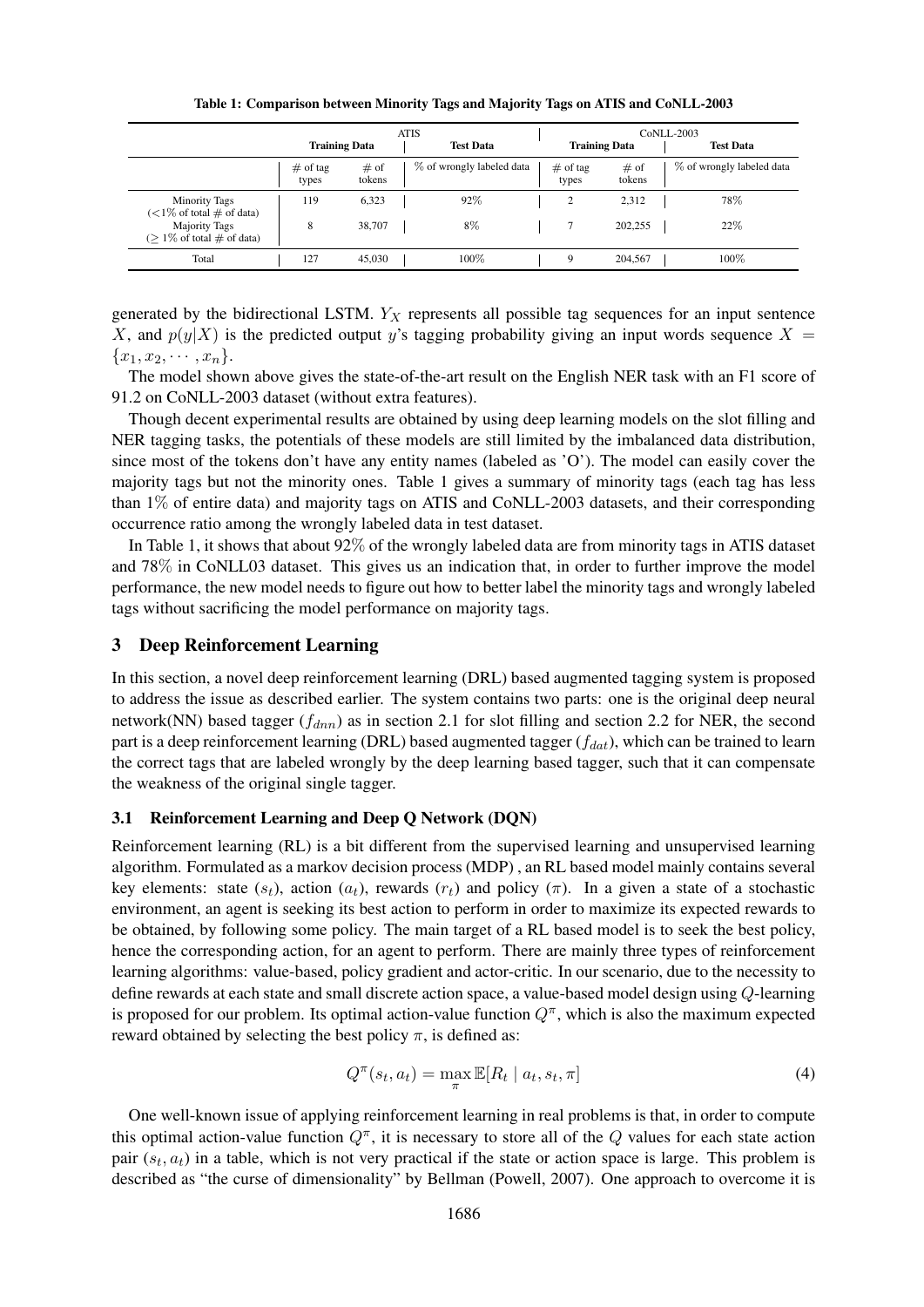

**Pre-trained Deep NN based Tagger**  $f_{dn}$ **DRL based Augmented Tagger (DAT) States**  $y_{predict}$ **action**  $x_{test}$  $s_t = (v_i, l_i)$ **Filter** \_ *Ypredict\_da*  $>Tr$  $= x_{test\setminus predict\_dnn}$   $\leq T_1$ Combine  $\rightarrow y_{result}$ 

Figure 3: Training Model of DRL based Augmented Tagger

Figure 4: Inference Model of DRL based Augmented Tagger

by training a deep neural network based estimator  $Q(s_t,a_t|\theta_t)$  to estimate  $Q^\pi(s_t,a_t)$  at time  $t.$  However, these types of estimators tend to be unstable since the convergence cannot be fully guaranteed. Recently, the deep Q network (DQN) (Mnih et al., 2013; Mnih et al., 2015) demonstrates much better convergence performance on large state space, by taking advantage of a novel training technique called "experience replay". In this paper, we will use DQN as our selected deep reinforcement learning structure to satisfy the model requirement due to large state space.

In DQN structure, the optimal action-value function  $Q^{\pi}(s_t, a_t)$  is estimated by a neural network based estimator  $Q(s_t, a_t | \theta_t)$ , *i.e.* 

$$
Q(s_t, a_t | \theta_t) \sim Q^{\pi}(s_t, a_t)
$$
\n<sup>(5)</sup>

where  $\theta_t$  is the neural network parameter, and the state  $s_t$  serves as the input of the network. In next section we will describe how to use the techniques in DQN to build our augmented tagger from a system perspective. Also, the states, actions and rewards of the DRL based tagger are also going to be carefully designed next.

#### 3.2 DRL based Augmented Tagger (DAT) System

The design of DRL based augmented tagging (DAT) system is as given in Figure 3 and Figure 4. Due to the differences of using augmented tagger in training and inference, we discuss these two parts separately.

#### 3.2.1 Training DAT System

In order to train the entire tagging system, one may need to first pre-train a deep NN based tagger  $f_{dnn}$ , this tagger will follow the design as discussed in section 2.1 for slot filling task or section 2.2 for the NER task. Once  $f_{dmn}$  is fully trained, the output labels of  $f_{dmn}$  using training input  $x_{train}$  are stored as  $y_{predict}$  with a probability distribution  $P_{y_{predict}} = [p_1, p_2, \dots, p_w]$ , where w is the total number of tags in the entire training dataset. Following is the DRL based design of our new DAT structure:

**States** ( $s_t$ ): The DAT model's state  $s_t$  is shown in Figure 5. The state is defined by each word/token  $w_i$ in sentences, it mainly contains two parts: the first part contains the word level information represented by an *n*-gram (*n* is odd) averaged vector  $v_i$ , and the other part is a given label  $l_i$  of  $w_i$ . During the generation of training states,  $l_i$  uses all possible tags for the word/token  $w_i$ .  $v_i$  is defined as the average of the vector of word sequences from  $w_{i-(n-1)/2}$  to  $w_{i+(n-1)/2}$ , where  $w_j$  is the center of this sequence:

$$
v_i = \frac{1}{n} \sum_{j=i-(n-1)/2}^{j=i+(n-1)/2} w_j
$$
\n(6)

*Remarks: The reason to use an n-gram vector* v<sup>i</sup> *to substitute* w<sup>i</sup> *as a word level information in a state is due to that we want to better capture the contextual information compared to that using a single word vector.* When  $n = 1$ ,  $v_i$  is the same as word vector  $w_i$ . Also, the average of fewer words/tokens can be *used if the index of word sequences is out of the boundary of an input sentence.*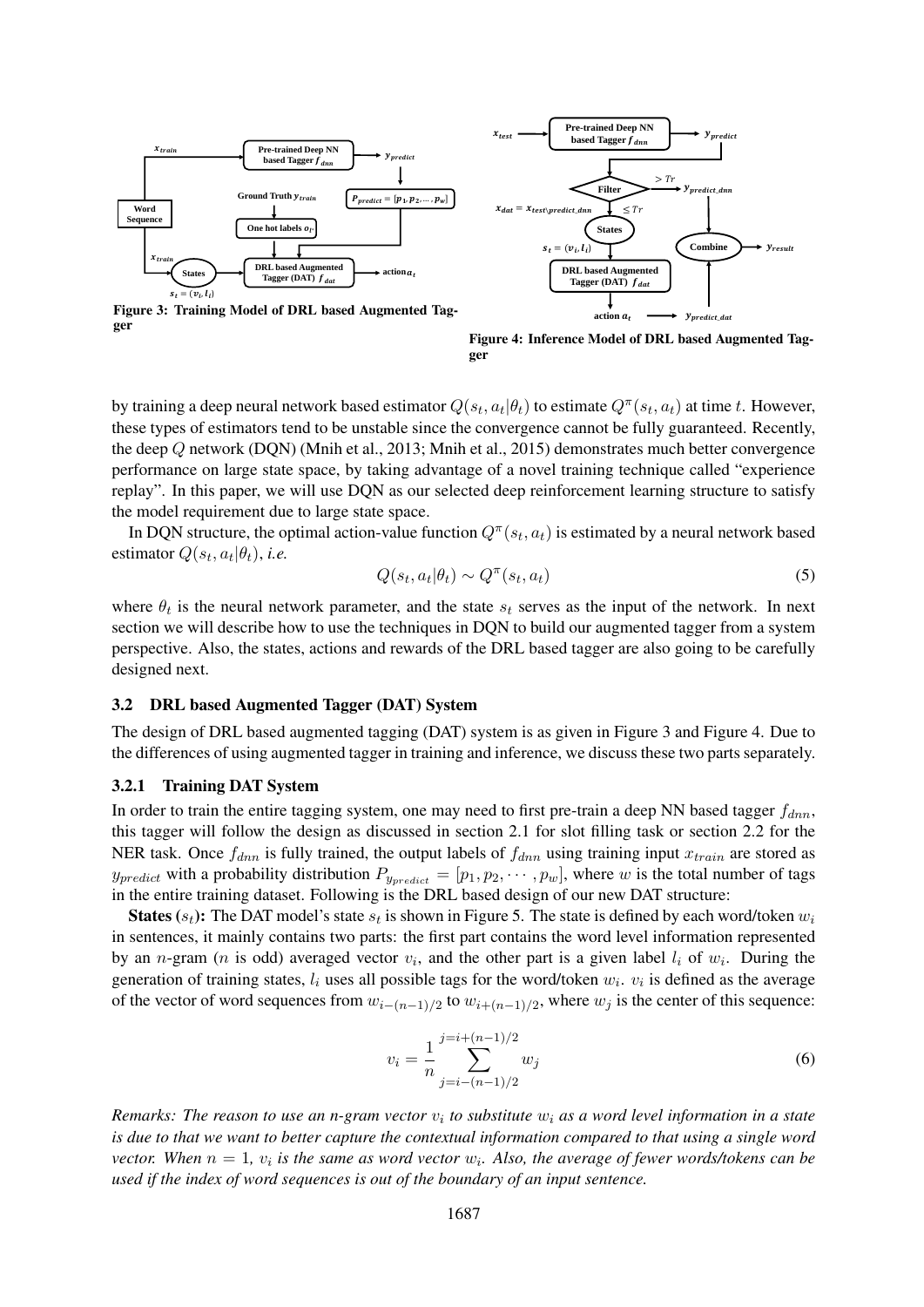

**Actions**  $(a_t)$ : The DAT model's action  $a_t$  at time step t is defined as in Figure 6. The action gives a transition signal such that the state will change from its current label  $l_i$  to its next label  $l_j$  by keep the same n-gram vector  $v_i$ . Simply speaking, the action set A contains all possible labels/tags for the word vector  $w_i$  or its correspond n-gram substitute  $v_i$ , *i.e.*  $A = \{l_1, \dots, l_k\}$ . At each time step t, the action  $a_t$ with highest predicted action-reward value is chosen as:

$$
a_t = \arg\max_a Q(s_t, a | a \in A, \theta_t)
$$
\n<sup>(7)</sup>

Then the state will transit from its current label to the label directed by action  $a_t$ .

**Rewards**  $(r_t)$ : The reward defined at a state  $s_t$  containing an n-gram vector  $v_i$  (with a center word/token  $w_i$ ) will use the one-hot representation  $o_{l_i}$  of  $w_i$ 's true label  $l_i^*$ , the one hot vector  $o_{l_i}$  of the label  $l_i$  in current state  $s_t$ , and the predicted probability  $p_i$  for the word  $w_i$  using  $f_{dnn}$  as:

$$
r_{t} = tanh(log(\frac{||o_{l_{i}^{*}} - p_{i}||_{2}}{||o_{l_{i}} - o_{l_{i}^{*}}||_{2} + \epsilon}))
$$
\n(8)

where  $tanh(\cdot)$  is used to normalize the reward to be within -1 and 1,  $||\cdot||_2$  is the  $\mathcal{L}_2$  norm, and  $\epsilon$  is a very small value added to avoid zero denominator.

The insight behind our reward design is using the ratio of the distance from  $f_{dnn}$  predicted label to  $w_i$ 's true label and that from current state's label to its true label. Based on our definition, a higher reward will be assigned to a state in which its label is more closer to the true label compared with the  $f_{dm}$ 's predicted one. The reward function is one of the key factors for further improvement using our new augmented tagger.

*Remarks: It is worth noticing that*  $p_i$  *should be generated by*  $f_{dnn}$  *using the same word sequence as preparing*  $v_i$ *. Similarly,*  $l_i^*$  *is the true label of*  $w_i$  *in the same sentence of preparing*  $p_i$  *and*  $v_i$ *.* 

**Training:** The training algorithm for DAT is as shown in Algorithm 1. The loss function is defined based on the difference of two estimated expected rewards at state  $s_t$  using an unsupervised approach as:

$$
\mathcal{L}_{s_t} = (\hat{Q}(s_t, a_t | \theta_t) - Q(s_t, a_t | \theta_t))^2 \n= (r_t + \gamma \max_{a_{t+1}} Q(s_{t+1}, a_{t+1} | \theta_t) - Q(s_t, a_t | \theta_t))^2
$$
\n(9)

where  $Q(s_t, a_t | \theta_t)$  is the predicted expected reward using  $(s_t, a_t)$  generated by the neural network-based estimator in DAT directly, and  $\hat{Q}(s_t, a_t | \theta_t)$  is an estimation of  $Q(s_t, a_t | \theta_t)$  using the current state reward  $r_t$  and its neighbors' estimations  $Q(s_{t+1}, a_{t+1}|\theta_t)$  as in (9).

One training technique we borrowed from (Mnih et al., 2013) is the experience replay used in DQN. It improves the convergence issue in neural network-estimator based  $Q$ -learning by storing the state  $s_t$ visited before, action performed  $a_t$ , state's reward  $r_t$  and the next state  $s_{t+1}$  after performing the action  $a_t$  in an experience tuple  $(s_t, r_t, a_t, s_{t+1})$ . This tuple is then pushed into the experience replay memory queue M. The size of M is pre-defined based on experiment.

Whenever an action is performed then a new state is arrived, the past experience tuple will be pushed into the replay memory queue M if M is not full, otherwise M will pop out the first tuple and push in the latest one as First-in First-out (FIFO). At each training iteration, a random tuple is selected from  $M$ and the loss function value is calculated based on the  $s_t$ ,  $r_t$ ,  $a_t$  and  $s_{t+1}$  given by the tuple.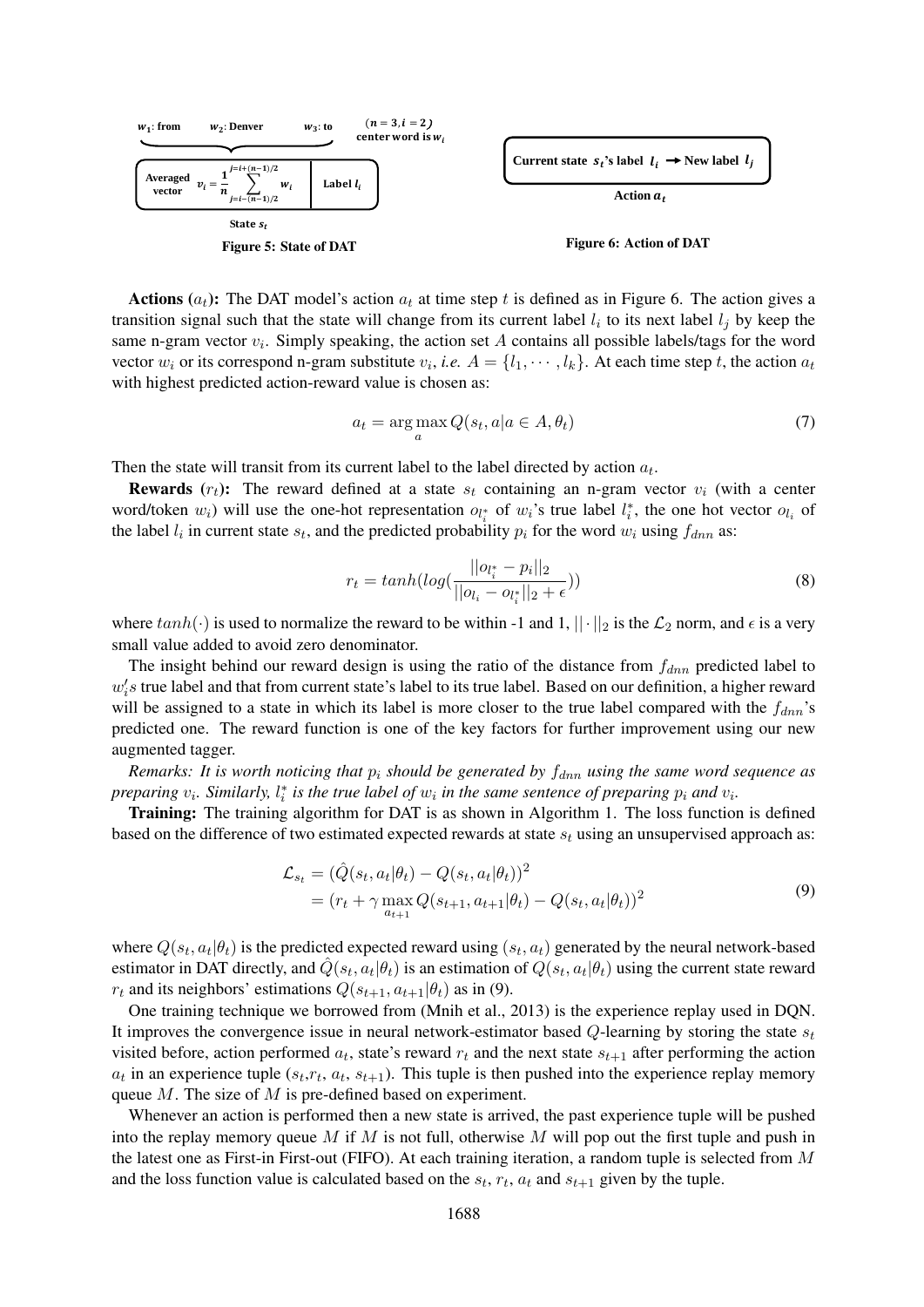Algorithm 1 DAT Training using Experience Replay

1: Epochs: N 2: Batch Size: K 3: Initialize a replay memory M with size  $\mu$ 4: for  $n=1 \rightarrow N$  do 5: Time step in state space:  $t \leftarrow 0$ 6: Randomly select an initial state  $s_t = (v_i, l_i)$ ,  $l_i^* \leftarrow$  true label of  $v_i$ 7: while  $l_i!=l_i^*$  do 8:  $Q(s_t, a_t | \theta_t) \leftarrow \text{DAT}(s_t)$ 9:  $a_t = \arg \max_a Q(s_t, a | \theta_t)$ 10: Perform action  $a_t$ , generating next state  $s_{t+1}$ 11: Push tuple  $(s_t, r_t, a_t, s_{t+1})$  into replay memory M 12: for  $b=1 \rightarrow K$  do 13: Randomly select a tuple m from M 14:  $s_t \leftarrow m(0), r_t \leftarrow m(1), s_{t+1} \leftarrow m(3)$ 15:  $Q(s_t, a_t | \theta_t) \leftarrow \text{DAT}(s_t)$ 16:  $Q(s_{t+1}, a_{t+1}|\theta_t) \leftarrow \text{DAT}(s_{t+1})$ 17: Obtain  $p_i$  from  $f_{dnn}$  and  $o_{l_i}$  in state  $s_t$ ,  $o_{l_i^*}$  from the ground truth in training data 18:  $r_t \leftarrow tanh(log($  $||o_{l_i^*} - p_i||_2$  $\frac{1}{\|o_{l_i} - o_{l_i^*}\|_2 + \epsilon})$ 19: Update  $\hat{Q}(s_t, a_t | \theta_t)$  in (9) 20: Update the network by minimizing loss  $\mathcal{L}_{s_t}$  in (9) 21: end for 22:  $t \leftarrow t + 1$ 23: end while 24: end for

*Remarks: 1. It is worth noticing that it is necessary to use reinforcement learning (RL) in our problem, since RL based model can learn the long-term dependency much better than the "conventional" deep learning approach. In our case, since we split a sentence into multiple word level vectors and select them randomly during training, not only we need to consider what the states current label is, but also how this state/word level vector is affected by its connected state in the network, such that it wont have any difficulty to find the correct label from its current wrong label.*

*2. In our model, we use a cascaded multiple model structure to boost the system performance. The concept of using information from multiple models (with the same or different structures) to achieve better performance has been widely used in deep learning ((Dean et al., 2012; Ngiam et al., 2011; Wang et al., 2018)), system identification ((Narendra et al., 2014; Narendra et al., 2015b; Murray-Smith and Johansen, 1997; Narendra et al., 2015c; Wang, 2017a; Wang, 2017b)) and also reinforcement learning field ((Narendra et al., 2015a; Wang and Jin, 2018; Narendra et al., 2016)) recently . Instead of using collective information, in this paper, we takes advantage of two models (DNN-based and DRL-based) to compensate each other, such that minor tags can be taken care of and learned.*

### 3.2.2 Model Inference

As shown in Figure 4, the inference part of the DAT model is a bit different from training the DAT. Since during the training procedure, the entire training dataset  $(x_{train}, y_{train})$  is used to train both DNN and DAT models. Comparatively, during inference, only partial of test data with "unsatisfied performance" will be collected and further evaluated by DAT. This is mainly because that we use DAT as an augmented tagger to compensate the minority cases when the original DNN based tagger  $f_{dnn}$  does not perform well. For the majority test data  $x_{predict\_dnn}$ , on which  $f_{dnn}$  can perform very well, we still use  $f_{dnn}$  to generate their tags  $y_{predict\_dnn}$ . In order to filter those data with "unsatisfied performance", a threshold value  $T_r$  is defined. All the tokens with their predicted tags' probabilities below  $T_r$  are filtered as the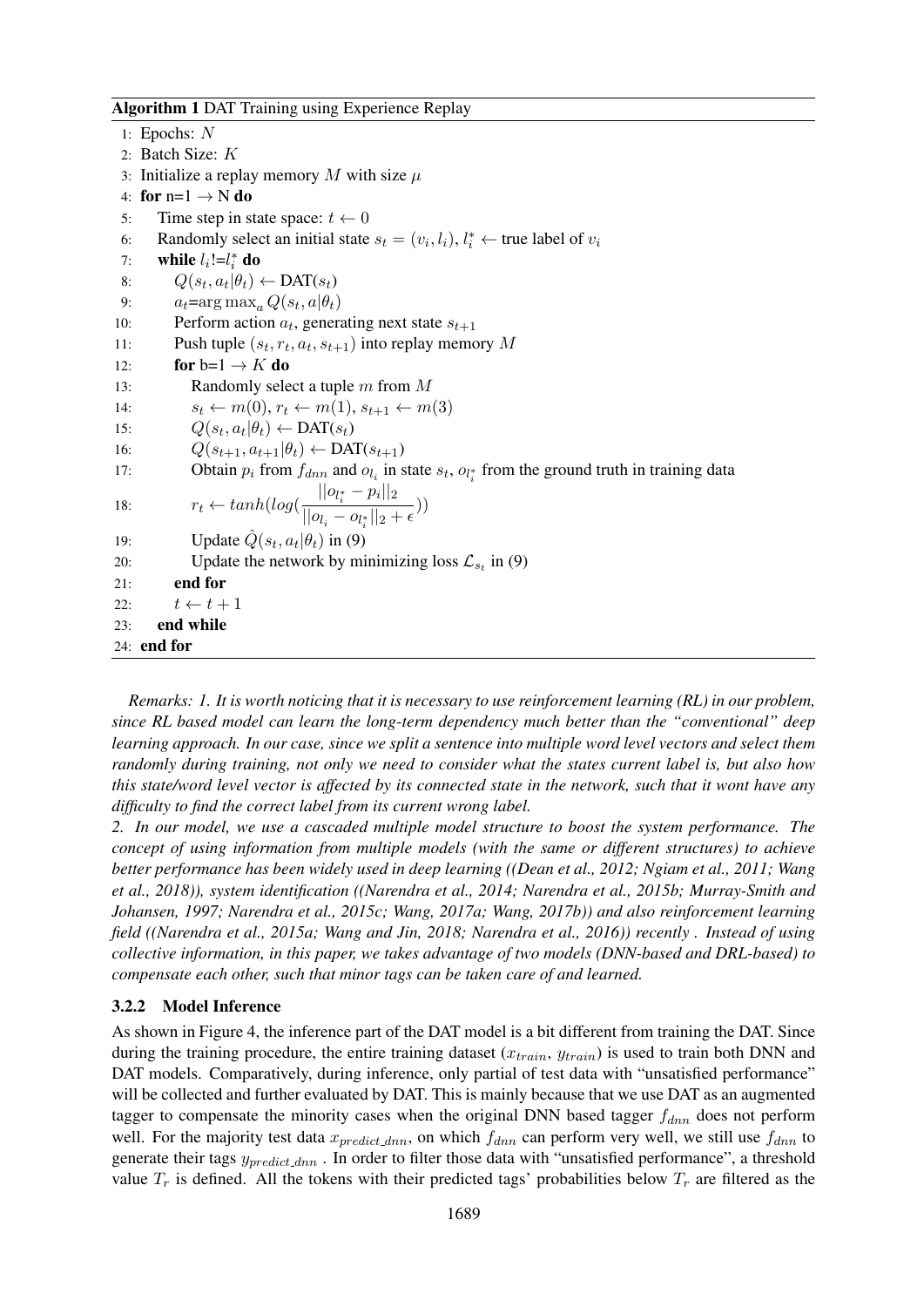minority cases and further used as the inference input of DAT, *i.e.*  $x_{dat} = x_{test\cdot predict\_dnn}$ . The outputs of DAT are the actions that will transfer the states from their current labels  $l_i$  to the target label  $l_i^*$ , which gives the output of minority cases, *i.e.*  $y_{predict\_dat}$ .

*Remarks: The choice of* T<sup>r</sup> *will slightly affect the performance of DAT as different percentage of data will be filtered. A general recommended*  $T_r$  *is to use a similar percentage of data under minority tags* in training data as shown in section 2.2. For example, we use a  $T_r$  to filter around  $14\% (=6,323/45,030)$ *percent of test data in ATIS for DAT since the training tokens under minority tags in ATIS are roughly around this ratio, as shown in Table 1.*

# 4 Experiment

# 4.1 Data Sets

In our experiment, we will evaluate our deep reinforcement learning based augmented tagging system on two sequence labeling tasks: Slot filling task and NER task.

Slot Filling: For Slot filling task, we use the public ATIS dataset which follows the same format as in (Liu and Lane, 2015; Mesnil et al., 2015; Xu and Sarikaya, 2013; Liu and Lane, 2016). The training set contains 4,978 utterances/sequences, and the test dataset contains 893 utterances. There are totally 127 slot tags.

NER: For NER task, we use the public CoNLL-2003 dataset as in (Lample et al., 2016; Chiu and Nichols, 2016; Ma and Hovy, 2016; Xu et al., 2017; Huang et al., 2015). The training set contains 14,987 sentences, and the test dataset contains 3,684 sentences. The dataset contains four different types of named entities: *PERSON, LOCATION, ORGANIZATION, and MISC*. By using the BIO2 tagging scheme, the total number of different labels is 9. There are a total of 204,567 tokens in training set, and 46,666 tokens in test set.

# 4.2 Training Setup

Slot Filling: For slot filling task, the pre-trained DNN model  $f_{dnn}$  has the same set-up as in (Liu and Lane, 2016), by using an attention based bi-directional LSTM. The number of states in LSTM cell is 128. The randomly initialized word embedding size is also 128.The batch size is 16 and the dropout rate for non-recurrent connection is 0.5.

**NER:** For NER task, the pre-trained DNN model  $f_{dnn}$  follows the BLSTM-CNNS-CRF structure as in (Ma and Hovy, 2016), which gives the current state-of-the-art result on CoNLL-2003 dataset. The word embedding is chosen as the GloVe 100-dimensional embedding (Pennington et al., 2014). The CNN's window size is chosen as 3 and the number of filters is 30. The number of states in LSTM cell is 200. The batch size is 10 and the dropout rate is 0.5.

The DAT model  $f_{dat}$  used for Slot fill and NER tasks are almost the same except the batch size. The network structure chosen to estimate the action-value function Q is an LSTM structure with 100 states. The averaged word vector in a reinforcement learning state is chosen as a trigram, *i.e.* n=3. The discount factor  $\gamma$  in (9) is selected as 0.5, 0.7 and 0.9 for difference experiments. The minibatch size is  $K = 16$ for slot filling task and  $K = 10$  for NER in order to keep the same training batch size as  $f_{dnn}$  in different tasks, and the replay memory size is pre-defined as  $\mu = 5,000$ . The thresholds for both experiment are set as  $T_r = 0.95$ .

# 4.3 Performance on ATIS dataset

Our first experiment is performed on ATIS dataset and compared with other existing approaches, by evaluating their slot filling F1 scores. A detailed comparison is given in Table 2.

By using the same DNN based model for  $f_{dmn}$  as in (Liu and Lane, 2016), our new model surpassed the previous state-of-the-art result by  $0.9\%, 1.2\%$  and  $1.9\%$  for  $\gamma = 0.5$ , 0.7 and 0.9 separately. It is also worth noticing that, a larger discount factor  $\gamma$  gives a better performance as shown in Table. One empirical explanation is that when a larger discount factor is used, the model puts more weights on future states during training, hence it can search the correct label for the current word within a state in a faster manner.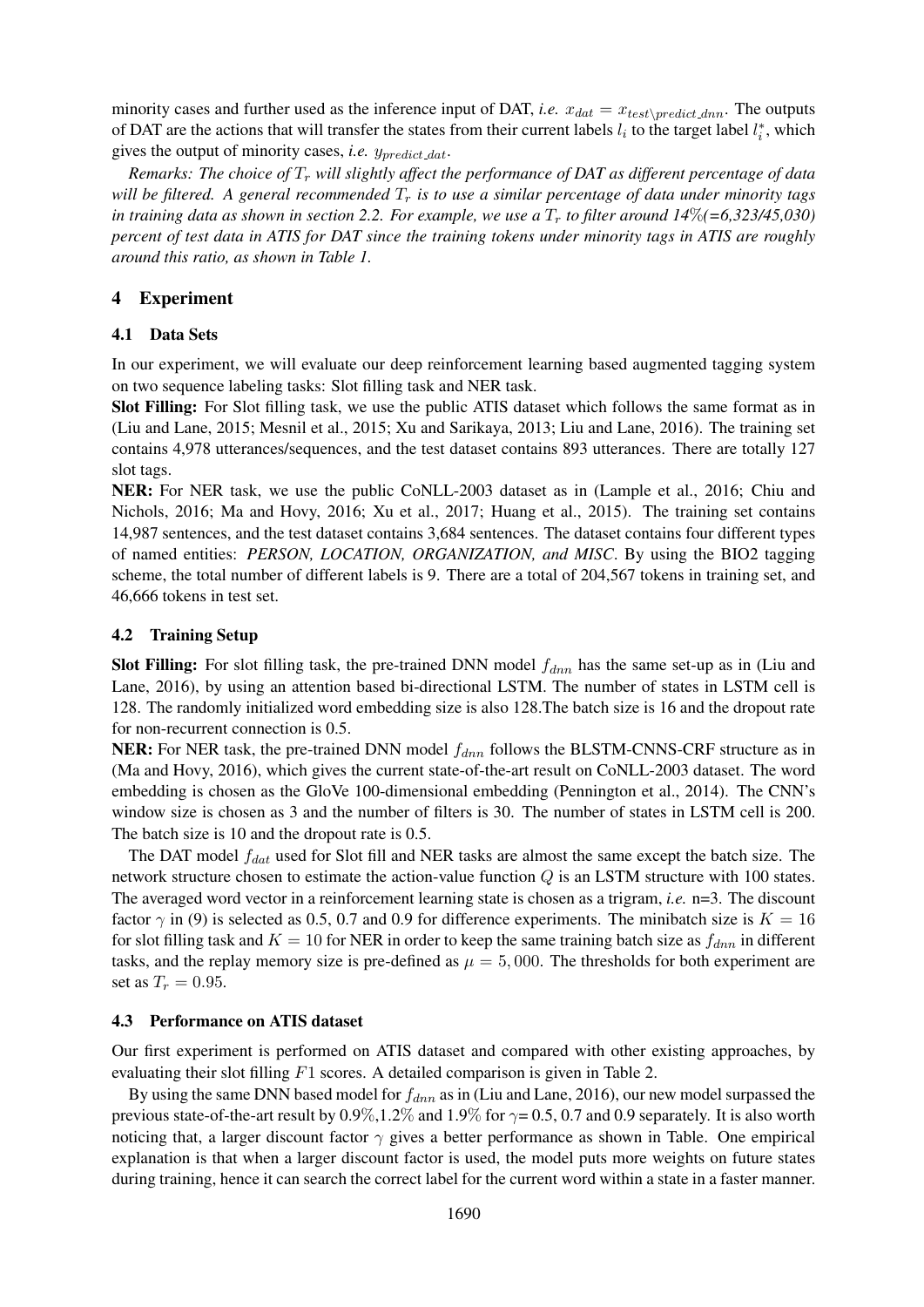#### Table 2: Performance of Different Models on ATIS Dataset

#### Table 3: Performance of Different Models on CoNLL-2003 Dataset

| Model                                                                                                                                                                                                                                                                                                                                 | <b>F1 Score</b>                                                              | Model                                                                                                                                                                                                                                                                                                                                                                                         | <b>F1 Score</b>                                                                           |
|---------------------------------------------------------------------------------------------------------------------------------------------------------------------------------------------------------------------------------------------------------------------------------------------------------------------------------------|------------------------------------------------------------------------------|-----------------------------------------------------------------------------------------------------------------------------------------------------------------------------------------------------------------------------------------------------------------------------------------------------------------------------------------------------------------------------------------------|-------------------------------------------------------------------------------------------|
| Recursive NN (Guo et al., 2014)<br>RNN with Label Sampling (Liu and Lane, 2015)<br>Hybrid RNN (Mesnil et al., 2015)<br>RNN-EM (Peng and Yao, 2015)<br>CNN CRF (Xu and Sarikaya, 2013)<br>Encoder-labeler Deep LSTM (Kurata et al., 2016)<br>Attention Encoder-Decoder NN (Liu and Lane, 2016)<br>Attention BiRNN (Liu and Lane, 2016) | 93.96%<br>94.89%<br>95.06%<br>95.25%<br>95.35%<br>95.66%<br>95.87%<br>95.98% | NN+SLL+LM2(Collobert et al., 2011)<br>NN+SLL+LM2+Gazetter <sup>*</sup> (Collobert et al., 2011)<br>BI-LSTM-CRF <sup>*</sup> (Huang et al., 2015)<br>ID-CNN-CRF (Strubell et al., 2017)<br>FOFE (Xu et al., 2017)<br>BLSTM-CNN+emb (Chiu and Nichols, 2016)<br>BLSTM-CRF(Lample et al., 2016)<br>BLSTM-CNN-CRFs (Ma and Hovy, 2016)<br>BLSTM-CNN+emb+lex <sup>*</sup> (Chiu and Nichols, 2016) | 88.67%<br>89.59%<br>90.10%<br>90.54%<br>$90.71\%$<br>90.91%<br>90.94%<br>91.21%<br>91.62% |
| DRL based Augmented Tagging System ( $\gamma = 0.5$ )<br>DRL based Augmented Tagging System ( $\gamma = 0.7$ )<br>DRL based Augmented Tagging System ( $\gamma = 0.9$ )                                                                                                                                                               | $96.85\%$<br>97.23%<br>97.86%                                                | DRL based Augmented Tagging System ( $\gamma = 0.5$ )<br>DRL based Augmented Tagging System ( $\gamma = 0.7$ )<br>DRL based Augmented Tagging System ( $\gamma = 0.9$ )                                                                                                                                                                                                                       | $91.92\%$<br>$92.23\%$<br>$92.67\%$                                                       |

Table 4: Change on Tags' Distribution of Wrongly Labeled Data on ATIS and CoNLL-2003 Test Datasets

|                                                                                |                                              | <b>ATIS Test Dataset</b>                               | CoNLL-2003 Test Dataset                      |                                                      |  |  |
|--------------------------------------------------------------------------------|----------------------------------------------|--------------------------------------------------------|----------------------------------------------|------------------------------------------------------|--|--|
|                                                                                | % of wrongly labeled data<br>using $f_{dnn}$ | % of wrongly labeled data<br>using $f_{dnn} + f_{dat}$ | % of wrongly labeled data<br>using $f_{dnn}$ | % of wrongly labeled data<br>using $f_{dnn}+f_{dat}$ |  |  |
| <b>Minority Tags</b><br>$(<1\%$ of total $\#$ of data)<br><b>Majority Tags</b> | 92%<br>8%                                    | 56%<br>44%                                             | 78%<br>22%                                   | 48%<br>52%                                           |  |  |
| $($ > 1\% of total $\#$ of data)<br>Total                                      | $100\%$                                      | 100%                                                   | 100%                                         | 100%                                                 |  |  |

### 4.4 Performance on CoNLL-2003 dataset

Our second experiment is conducted on the CoNLL-2003 dataset and compared with current existing neural network-based approaches for the NER tasks. The metric is also using their F1 scores, and the result is as shown in Table 3 (The results are collected before initial submission, some better results are released during final submission (Peters et al., 2018), despite our model's performance is still better).

The methods marked using ∗ are using extra features like lexicons and etc. It can be observed that our DAT system's result outperforms the state-of-the-art results in (Ma and Hovy, 2016) (without lexicon features) and (Chiu and Nichols, 2016) (lexicon features) by 1% and 1.4% using  $\gamma = 0.9$  separately. Similar to the SLU task, a larger discount factor  $\gamma$  also boosts our system's performance.

# 4.5 Change on Result Distribution

Another observation from our experiment's result is that the tags' distribution of wrongly labeled data changed. Table 4 gives a summary about these changes on ATIS and CoNLL-2003 two test dataset.

It can be observed that the percentage of wrongly labeled data with minority tags decreases for both ATIS and CoNLL-2003 datasets by adding the DAT model  $f_{dat}$  to the DNN based model  $f_{dnn}$ . It indicates that the DAT model  $f_{dat}$  can help improve the performance of general sequence tagging model by correctly labeling data with minority tags, which is also the weakness of a single DNN based model  $f_{dnn}$ .

# 5 Conclusion

In this paper, a new DRL based augmented general tagging system is designed. The system use two sequence labeling models: one is a "conventional" DNN based tagger, and the other is a novel DRL based augmented tagger, *i.e.* DAT. By filtering DNN's output and picking out the "unsatisfied data", DAT can further improve sequence labeling tasks' performance by correctly relabeling the data below the threshold  $T_r$ , especially for those under minority tags. The experiment results on two sequence labeling tasks, *i.e.* Slot fillings and NER in SLU and NLU, both outperform the current state-of-the-art models. Besides the decent experimental performance obtained, more importantly, the new augmented approach can be generalized to more general sequence labeling models without changing their original model setups.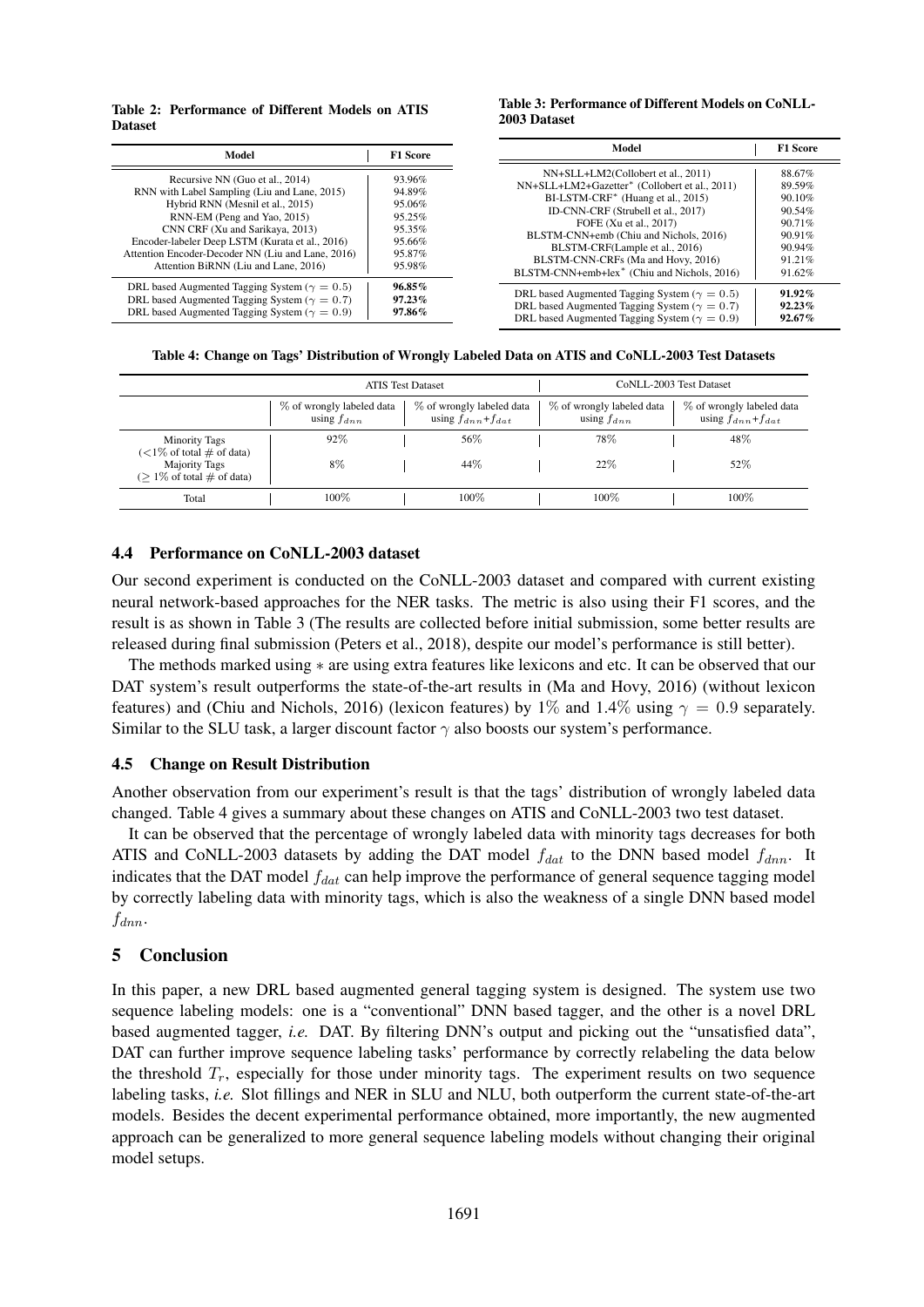#### References

- Nitesh V Chawla, Nathalie Japkowicz, and Aleksander Kotcz. 2004. Special issue on learning from imbalanced data sets. *ACM Sigkdd Explorations Newsletter*, 6(1):1–6.
- Jason PC Chiu and Eric Nichols. 2016. Named entity recognition with bidirectional lstm-cnns. *Transactions of the Association for Computational Linguistics*, 4:357–370.
- Ronan Collobert, Jason Weston, Leon Bottou, Michael Karlen, Koray Kavukcuoglu, and Pavel Kuksa. 2011. ´ Natural language processing (almost) from scratch. *Journal of Machine Learning Research*, 12(Aug):2493– 2537.
- Jeffrey Dean, Greg Corrado, Rajat Monga, Kai Chen, Matthieu Devin, Mark Mao, Andrew Senior, Paul Tucker, Ke Yang, Quoc V Le, et al. 2012. Large scale distributed deep networks. In *Advances in neural information processing systems*, pages 1223–1231.
- Daniel Guo, Gokhan Tur, Wen-tau Yih, and Geoffrey Zweig. 2014. Joint semantic utterance classification and slot filling with recursive neural networks. In *Spoken Language Technology Workshop (SLT), 2014 IEEE*, pages 554–559. IEEE.
- Haibo He and Edwardo A Garcia. 2009. Learning from imbalanced data. *IEEE Transactions on knowledge and data engineering*, 21(9):1263–1284.
- Haibo He, Yang Bai, Edwardo A Garcia, and Shutao Li. 2008. Adasyn: Adaptive synthetic sampling approach for imbalanced learning. In *Neural Networks, 2008. IJCNN 2008.(IEEE World Congress on Computational Intelligence). IEEE International Joint Conference on*, pages 1322–1328. IEEE.
- Charles T Hemphill, John J Godfrey, George R Doddington, et al. 1990. The atis spoken language systems pilot corpus. In *Proceedings of the DARPA speech and natural language workshop*, pages 96–101.
- Zhiheng Huang, Wei Xu, and Kai Yu. 2015. Bidirectional lstm-crf models for sequence tagging. *arXiv preprint arXiv:1508.01991*.
- Gakuto Kurata, Bing Xiang, Bowen Zhou, and Mo Yu. 2016. Leveraging sentencelevel information with encoder lstm for natural language understanding. *arXiv preprint*.
- Guillaume Lample, Miguel Ballesteros, Sandeep Subramanian, Kazuya Kawakami, and Chris Dyer. 2016. Neural architectures for named entity recognition. *arXiv preprint arXiv:1603.01360*.
- Bing Liu and Ian Lane. 2015. Recurrent neural network structured output prediction for spoken language understanding. In *Proc. NIPS Workshop on Machine Learning for Spoken Language Understanding and Interactions*.
- Bing Liu and Ian Lane. 2016. Attention-based recurrent neural network models for joint intent detection and slot filling. *arXiv preprint arXiv:1609.01454*.
- Xuezhe Ma and Eduard Hovy. 2016. End-to-end sequence labeling via bi-directional lstm-cnns-crf. *arXiv preprint arXiv:1603.01354*.
- Gregoire Mesnil, Yann Dauphin, Kaisheng Yao, Yoshua Bengio, Li Deng, Dilek Hakkani-Tur, Xiaodong He, Larry ´ Heck, Gokhan Tur, Dong Yu, et al. 2015. Using recurrent neural networks for slot filling in spoken language understanding. *IEEE/ACM Transactions on Audio, Speech and Language Processing (TASLP)*, 23(3):530–539.
- Volodymyr Mnih, Koray Kavukcuoglu, David Silver, Alex Graves, Ioannis Antonoglou, Daan Wierstra, and Martin Riedmiller. 2013. Playing atari with deep reinforcement learning. *arXiv preprint arXiv:1312.5602*.
- Volodymyr Mnih, Koray Kavukcuoglu, David Silver, Andrei A Rusu, Joel Veness, Marc G Bellemare, Alex Graves, Martin Riedmiller, Andreas K Fidjeland, Georg Ostrovski, et al. 2015. Human-level control through deep reinforcement learning. *Nature*, 518(7540):529.
- Roderick Murray-Smith and T Johansen. 1997. *Multiple model approaches to nonlinear modelling and control*. CRC press.
- Kumpati S Narendra, Yu Wang, and Wei Chen. 2014. Stability, robustness, and performance issues in second level adaptation. In *American Control Conference (ACC), 2014*, pages 2377–2382. IEEE.
- Kumpati S Narendra, Snehasis Mukhopadyhay, and Yu Wang. 2015a. Improving the speed of response of learning algorithms using multiple models. *arXiv preprint arXiv:1510.05034*.